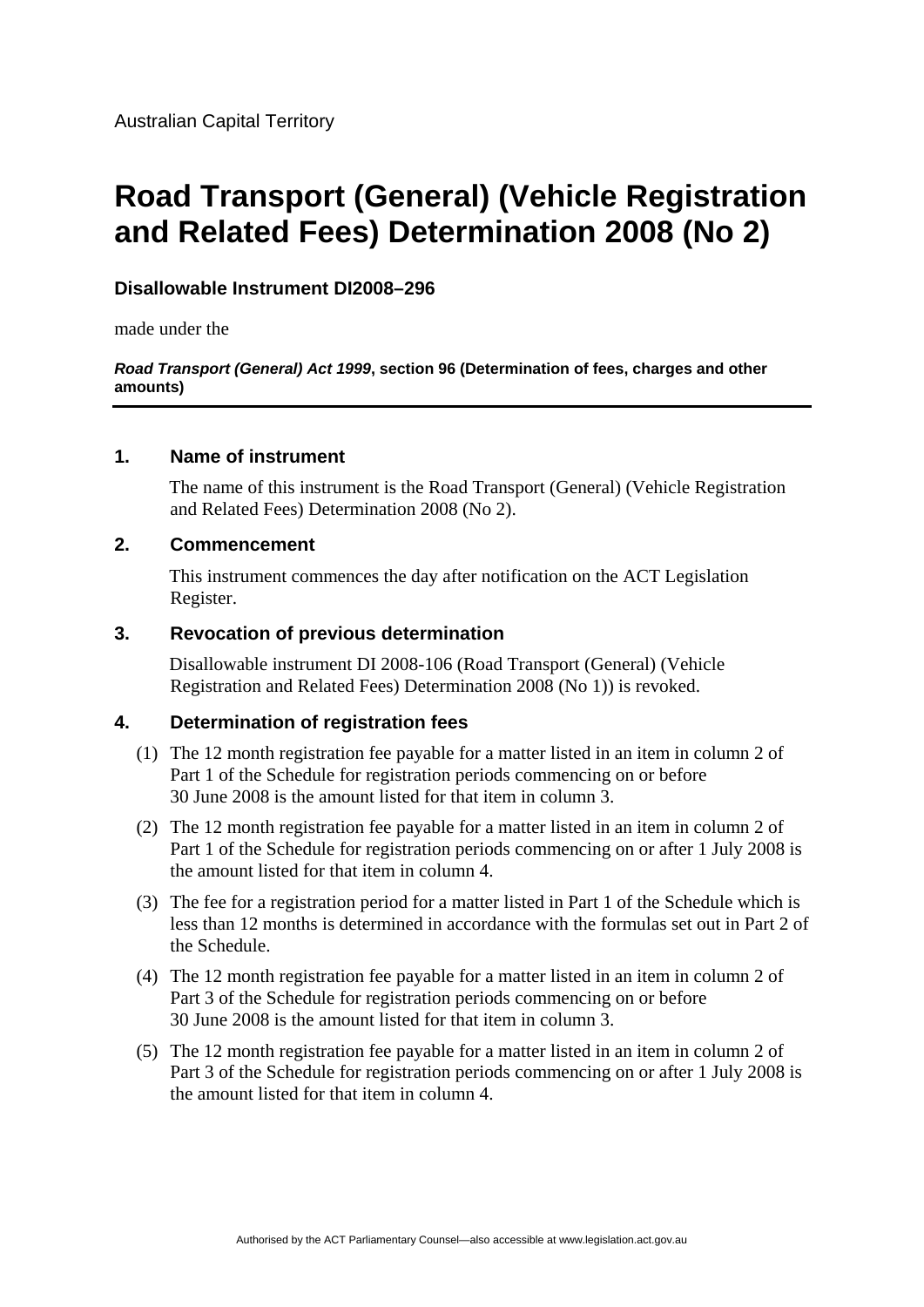- (6) The charge for the grant of a permit to operate a vehicle, or a combination of vehicles with a loaded mass exceeding 125 tonnes and that is carrying an indivisible load is to be worked out using the formula in Part 4 of the Schedule.
- (7) The fee payable for a matter listed in an item in column 2 of Part 5 of the Schedule which occurs on or before 30 June 2008 is the amount for that item in column 3.
- (8) The fee payable for a matter listed in an item in column 2 of Part 5 of the Schedule which occurs on or after 1 July 2008 is the amount for that item in column 4.

# **5. Payment of fee**

A fee listed in the Schedule is payable to the Authority by the applicant for the registration or other matter to which the application relates.

# **6. Exclusions**

- (1) For item 116 in column 1 of Part 5 of the Schedule, a fee listed in columns 3 or 4 of Part 5 of the Schedule for a search of records is not payable if the search is requested by:
	- (a) a Commonwealth agency; or
	- (b) a State or Territory authority;

and the provision of the results of the search to the Commonwealth agency or State or Territory authority is:

- (c) required or authorised by law; or
- (d) reasonably necessary for the enforcement of the criminal law or of a law imposing a pecuniary penalty, or for the protection of the public revenue.
- (2) For item 117 in column 1 of Part 5 of the Schedule, a fee listed in columns 3 or 4 of Part 5 of the Schedule for the replacement of a registration certificate is not payable if the replacement is required:
	- (a) because of a defect in the manufacture of the certificate; or
	- (b) the certificate was sent to a person by post but was not received by the person.
- (3) For item 118 in column 1 of Part 5 of the Schedule, a fee listed in columns 3 or 4 of Part 5 of the Schedule for the replacement of a registration label is not payable if the replacement is required:
	- (c) because of a defect in the manufacture of the label; or
	- (d) the label was sent to a person by post but was not received by the person.

# **7. Goods and services tax**

Where applicable, GST inclusive fees are marked with a double asterisk (\*\*).

# **8. Definitions for Part 3 of the Schedule**

(1) Where a term used in Part 3 of the Schedule is found in the *Road Transport Charges (Australian Capital Territory) Act 1993 (Cwlth)* or the *Road Transport Charges (Australian Capital Territory) Regulations 1995 (Cwlth)* then the definition for the term found in that Act or those Regulations applies to the term in Part 3.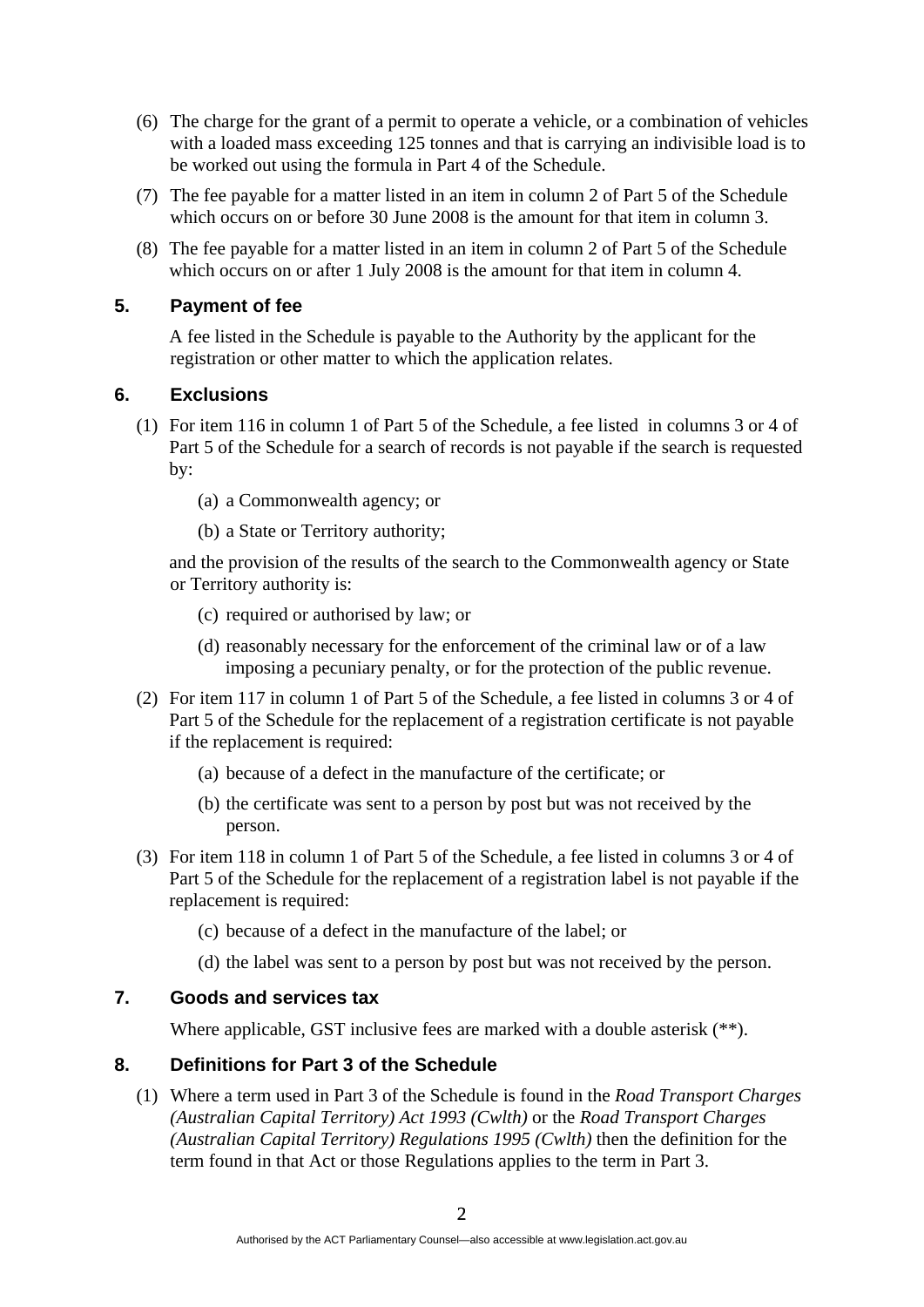## **9. Other definitions**

In this determination:

*Commonwealth agency* means an agency under section 6 of the *Privacy Act 1988* (Cwlth), definition of *agency*

*State or Territory authority* means a State or Territory authority under section 6C (3) of the *Privacy Act 1988* (Cwlth).

*Authority* means the Australian Capital Territory Road Transport Authority under the Road Transport (General) Act 1999, section 16.

Jon Stanhope MLA Minister for Transport

12 December 2008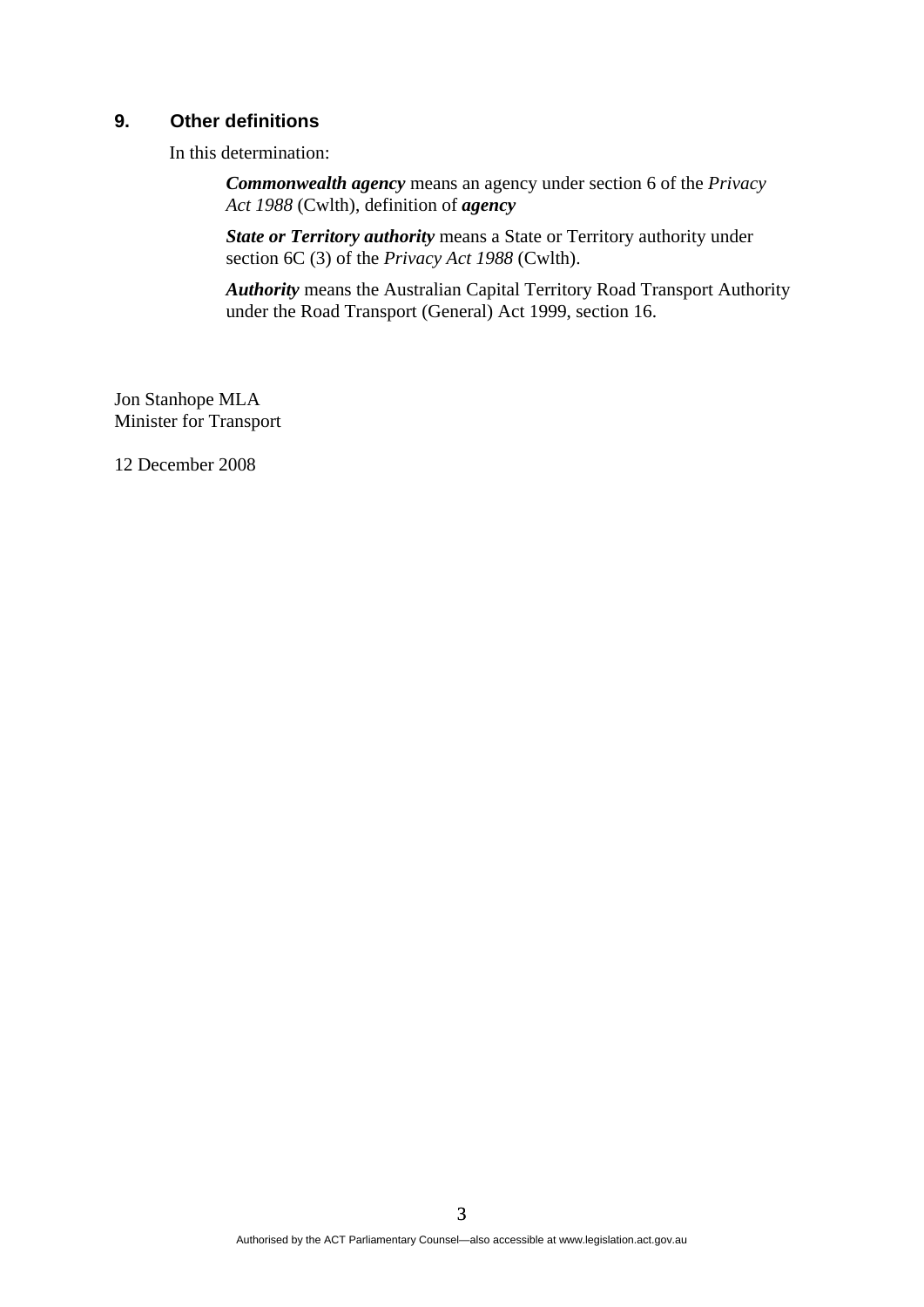#### **Part 1 – 12 month registration fees**

*Note* The dictionary in the *Road Transport (Vehicle Registration) Act 1999* provides definitions for various types of motor vehicles.

| column                | column 2                                                                                                                                                                                                 | column 3                                                                     | column 4                                                                                           |
|-----------------------|----------------------------------------------------------------------------------------------------------------------------------------------------------------------------------------------------------|------------------------------------------------------------------------------|----------------------------------------------------------------------------------------------------|
| Item<br><b>Number</b> | Description of Matter for which fee is payable                                                                                                                                                           | for<br>registration<br>periods<br>commencing<br>on or before<br>30 June 2008 | Fee payable Fee payable for<br>registration<br>periods<br>commencing<br>on or after<br>1 July 2008 |
|                       | For vehicles described on the register as passenger or<br>goods carrying motor vehicles, with a GVM of 4.5<br>tonnes or less, private registration or renewal of private<br>registration for 12 months   |                                                                              |                                                                                                    |
| 1.                    | for a vehicle with a tare weight of 975kg or less                                                                                                                                                        | \$197.00                                                                     | \$205.35                                                                                           |
| 2.                    | for a vehicle with a tare weight of more than 975kg and less<br>than $1,155kg$                                                                                                                           | \$218.00                                                                     | \$227.25                                                                                           |
| 3.                    | for a vehicle with a tare weight of 1,155kg or more and less<br>than $1,505kg$                                                                                                                           | \$247.00                                                                     | \$257.45                                                                                           |
| 4.                    | for a vehicle with a tare weight of 1,505kg or more and less<br>than $2,505$ kg                                                                                                                          | \$359.00                                                                     | \$374.25                                                                                           |
| 5.                    | for a vehicle with a tare weight of 2,505kg or more and less<br>than $2,795$ kg                                                                                                                          | \$547.00                                                                     | \$570.20                                                                                           |
| 6.                    | for a vehicle with a tare weight of 2,795kg or more and less<br>than or equal to 4,500kg                                                                                                                 | \$556.00                                                                     | \$579.60                                                                                           |
|                       | For vehicles described on the register as passenger or<br>goods carrying motor vehicles, with a GVM of 4.5<br>tonnes or less, business registration or renewal of<br>business registration for 12 months |                                                                              |                                                                                                    |
| 7.                    | for a vehicle with a tare weight of 975kg or less                                                                                                                                                        | \$298.00                                                                     | \$310.65                                                                                           |
| 8.                    | for a vehicle with a tare weight of more than 975kg and less<br>than $1,155kg$                                                                                                                           | \$330.00                                                                     | \$344.00                                                                                           |
| 9.                    | for a vehicle with a tare weight of 1,155kg or more and less<br>than $1,505kg$                                                                                                                           | \$380.00                                                                     | \$396.15                                                                                           |
| 10.                   | for a vehicle with a tare weight of 1,505kg or more and less<br>than $4,500$ kg                                                                                                                          | \$556.00                                                                     | \$579.60                                                                                           |
|                       | For vehicles described on the register as tow trucks,<br>with a GVM of 4.5 tonnes or less, registration or renewal<br>of registration for 12 months                                                      |                                                                              |                                                                                                    |
| 11.                   | for a vehicle with a tare weight of 975kg or less                                                                                                                                                        | \$175.00                                                                     | \$182.40                                                                                           |
| 12.                   | for a vehicle with a tare weight of more than 975kg and less<br>than $1,155kg$                                                                                                                           | \$191.00                                                                     | \$199.10                                                                                           |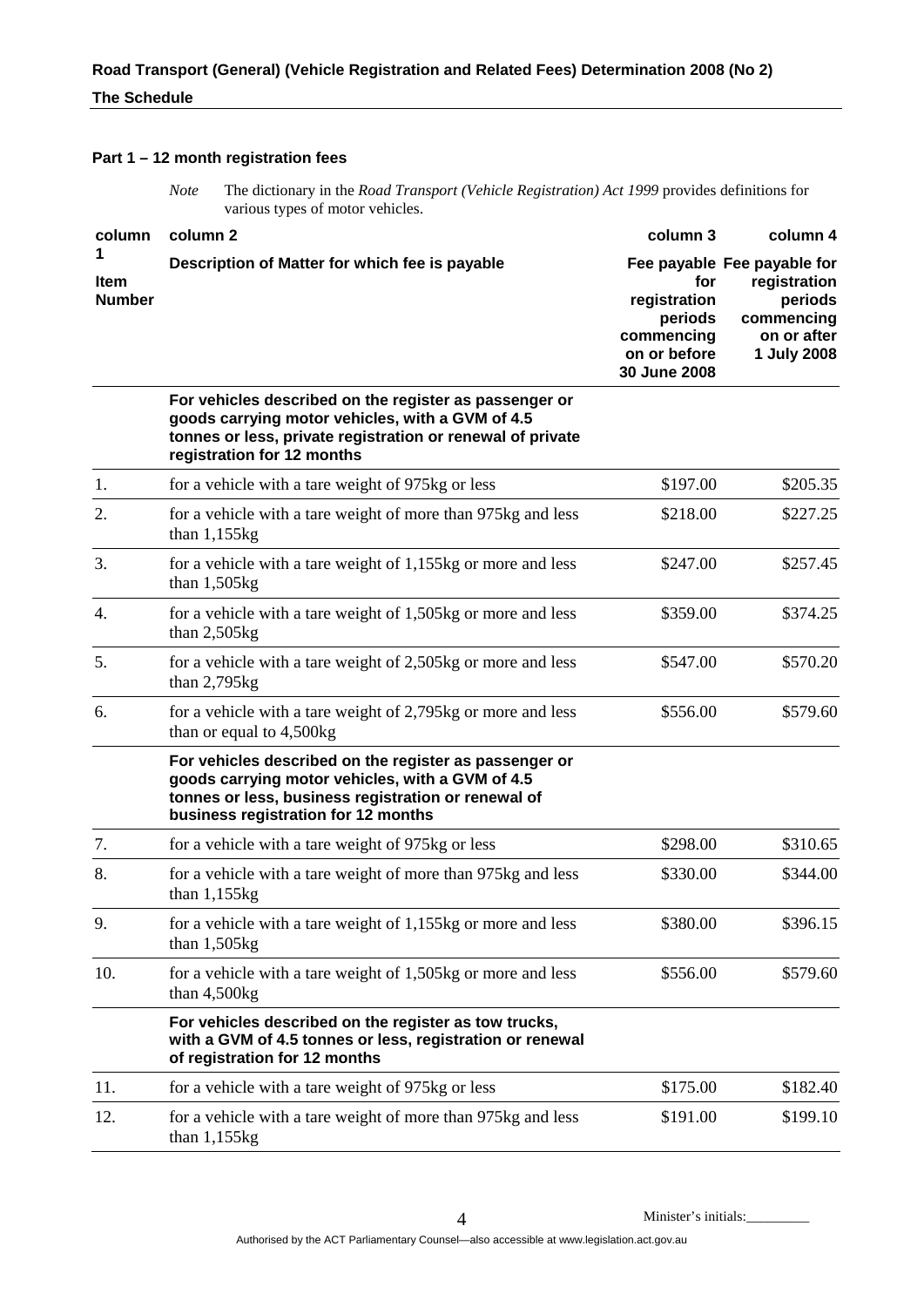| column                       | column <sub>2</sub>                                                                                                                                                                       | column 3                                                     | column 4                                                                                           |
|------------------------------|-------------------------------------------------------------------------------------------------------------------------------------------------------------------------------------------|--------------------------------------------------------------|----------------------------------------------------------------------------------------------------|
| <b>Item</b><br><b>Number</b> | Description of Matter for which fee is payable                                                                                                                                            | for<br>registration<br>periods<br>commencing<br>on or before | Fee payable Fee payable for<br>registration<br>periods<br>commencing<br>on or after<br>1 July 2008 |
| 13.                          | for a vehicle with a tare weight of 1,155kg or more and less<br>than $1,505kg$                                                                                                            | 30 June 2008<br>\$215.00                                     | \$224.10                                                                                           |
| 14.                          | for a vehicle with a tare weight of 1,505kg or more and less<br>than $4,500$ kg                                                                                                           | \$303.00                                                     | \$315.85                                                                                           |
|                              | For vehicles described on the register as tractors with a<br>GVM of 4.5 tonnes or less, registration or renewal of<br>registration for 12 months                                          |                                                              |                                                                                                    |
| 15.                          | for a vehicle with a tare weight of 2,000kg or less                                                                                                                                       | \$109.00                                                     | \$113.60                                                                                           |
| 16.                          | for a vehicle with a weight of more than 2,000kg and less<br>than 4,000kg                                                                                                                 | \$182.00                                                     | \$189.70                                                                                           |
| 17.                          | for a vehicle with a tare weight of 4,000kg or more and less<br>than or equal to 4,500kg                                                                                                  | \$414.00                                                     | \$431.55                                                                                           |
|                              | For vehicles described on the register as motor<br>implements (bulldozers, backhoes, agriculture<br>machinery, cranes), registration or renewal of<br>registration for 12 months          |                                                              |                                                                                                    |
| 18.                          | for a vehicle with a weight of 975kg or less                                                                                                                                              | \$81.10                                                      | \$84.50                                                                                            |
| 19.                          | for a vehicle with a tare weight of more than 975kg and less<br>than $1,155kg$                                                                                                            | \$85.20                                                      | \$88.80                                                                                            |
| 20.                          | for a vehicle with a tare weight of 1,155kg or more and less<br>than $1,505$ kg                                                                                                           | \$90.40                                                      | \$94.20                                                                                            |
| 21.                          | for a vehicle with a tare weight of 1,505kg or more and less<br>than $4,500$ kg                                                                                                           | \$111.00                                                     | \$115.70                                                                                           |
|                              | For vehicles described on the register as veteran,<br>vintage or historic (VVH) vehicles, registration or<br>renewal of registration for 12 months                                        |                                                              |                                                                                                    |
| 22.                          | motor vehicle registered as a veteran, vintage or historic<br>vehicle                                                                                                                     | \$35.30                                                      | \$36.80                                                                                            |
|                              | For motorbikes, registration or renewal of registration<br>for 12 months                                                                                                                  |                                                              |                                                                                                    |
| 23.                          | motorbike with an engine capacity up to and including<br>100ml                                                                                                                            | \$83.20                                                      | \$86.70                                                                                            |
| 24.                          | motorbike with an engine capacity over 100ml                                                                                                                                              | \$83.20                                                      | \$86.70                                                                                            |
|                              | For trailers - goods carrying and fixed load trailers<br>(equipment trailers and caravans), with a GVM of 4.5<br>tonnes or less, registration or renewal of registration for<br>12 months |                                                              |                                                                                                    |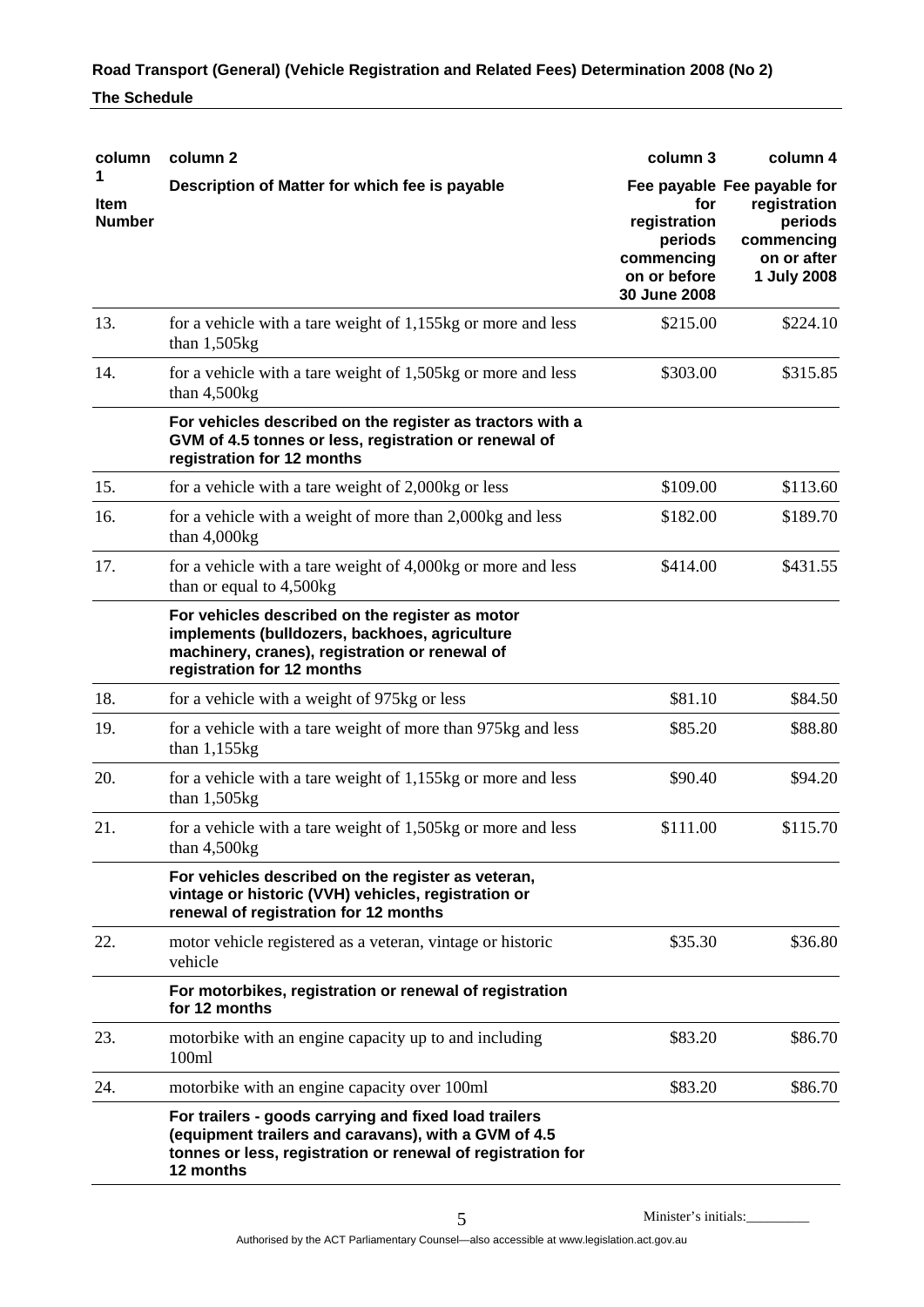| column                       | column 2                                                                        | column 3                                                                     | column 4                                                                                           |
|------------------------------|---------------------------------------------------------------------------------|------------------------------------------------------------------------------|----------------------------------------------------------------------------------------------------|
| <b>Item</b><br><b>Number</b> | Description of Matter for which fee is payable                                  | for<br>registration<br>periods<br>commencing<br>on or before<br>30 June 2008 | Fee payable Fee payable for<br>registration<br>periods<br>commencing<br>on or after<br>1 July 2008 |
| 25.                          | trailer with a tare weight of 250kg or less                                     | \$55.10                                                                      | \$57.40                                                                                            |
| 26.                          | for a trailer with a tare weight of more than 250kg and less<br>than 765kg      | \$140.00                                                                     | \$145.95                                                                                           |
| 27.                          | for a trailer with a tare weight of 765kg or more and less<br>than 976kg        | \$214.00                                                                     | \$223.05                                                                                           |
| 28.                          | for a trailer with a tare weight of 976kg or more and less<br>than $1,155kg$    | \$235.00                                                                     | \$244.95                                                                                           |
| 29.                          | for a vehicle with a tare weight of 1,155kg or more and less<br>than $1,505$ kg | \$264.00                                                                     | \$275.20                                                                                           |
| 30.                          | for a trailer with a tare weight of 1,505kg or more and less<br>than $2,500$ kg | \$376.00                                                                     | \$391.95                                                                                           |
| 31.                          | for a trailer with a tare weight of 2,500kg or more and less<br>than $2,505$ kg | \$575.00                                                                     | \$599.40                                                                                           |
| 32.                          | for a trailer with a tare weight of 2,505kg or more and less<br>than $2,795$ kg | \$907.00                                                                     | \$945.50                                                                                           |
| 33.                          | for a trailer with a tare weight of 2,795kg or more and less<br>than $3,055kg$  | \$1,025.00                                                                   | \$1,068.55                                                                                         |
| 34.                          | for a trailer with a tare weight of 3,055kg or more and less<br>than $3,305$ kg | \$1,118.00                                                                   | \$1,165.50                                                                                         |
| 35.                          | for a trailer with a tare weight of 3,305kg or more and less<br>than $3,565$ kg | \$1,210.00                                                                   | \$1,261.40                                                                                         |
| 36.                          | for a trailer with a tare weight of 3,565kg or more and less<br>than $3,815$ kg | \$1,296.00                                                                   | \$1,351.05                                                                                         |
| 37.                          | for a trailer with a tare weight of 3,815kg or more and less<br>than $4,065kg$  | \$1,391.00                                                                   | \$1,450.10                                                                                         |
| 38.                          | for a trailer with a tare weight of 4,065kg or more and less<br>than $4,325kg$  | \$1,479.00                                                                   | \$1,541.85                                                                                         |
| 39.                          | for a trailer with a tare weight of 4,325kg or more and up to<br>4,500kg        | \$1,572.00                                                                   | \$1,638.80                                                                                         |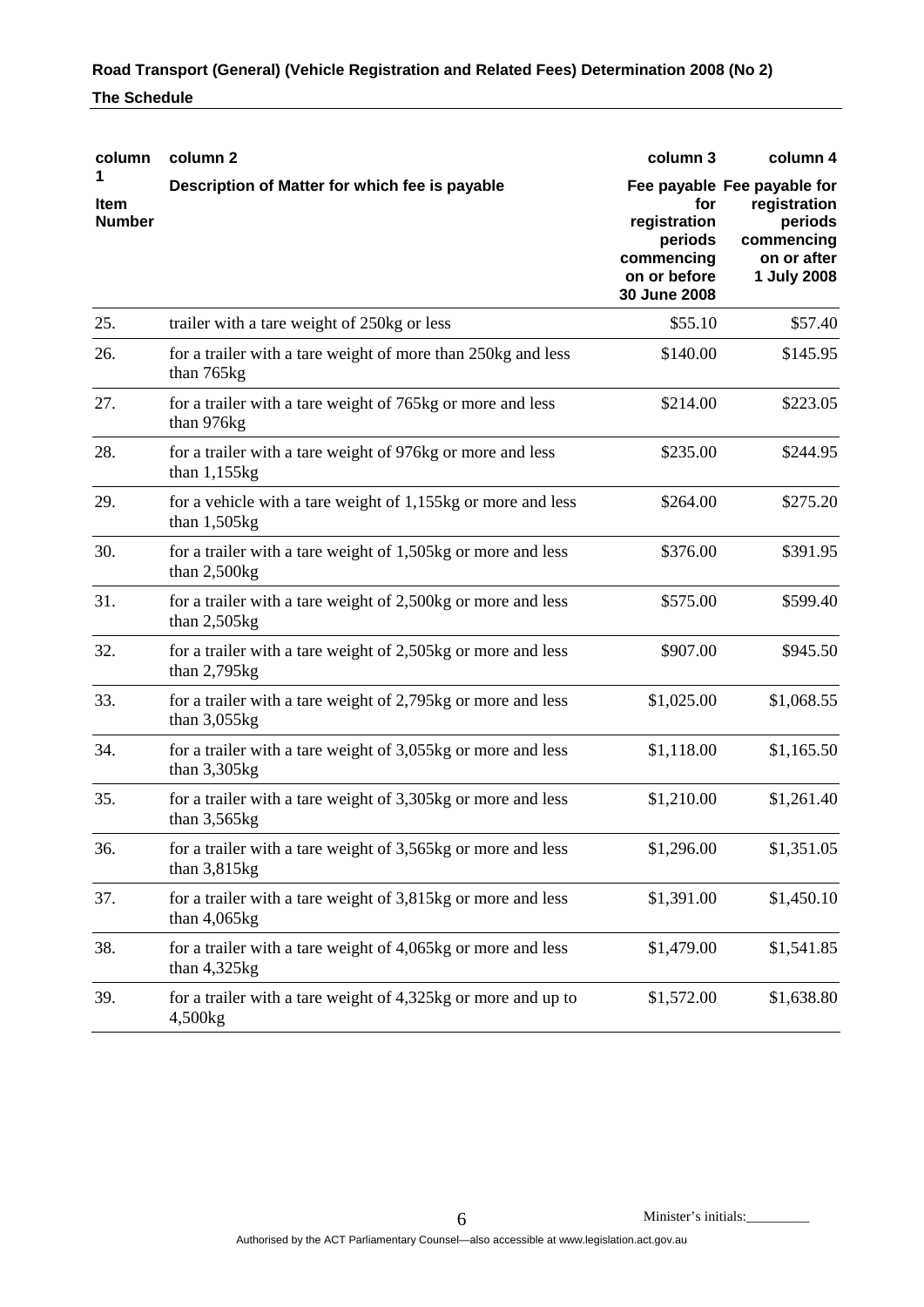#### **Part 2 – Registration periods for periods less than 12 months**

40. Where registration for a motor vehicle is issued for any period other than 12 months and the registration period is an exact number of months, the fee payable shall be calculated using the formula:

 $((A/12) \times M) + F$ 

where:

**A** is the applicable 12-month registration fee for the motor vehicle as set out in Part 1 of this schedule;

**M** is the number of months of registration; and

**F** is any other fee specified in this schedule applicable to the registration (e.g. surcharge for short-term registration).

41. Where registration for a motor vehicle is issued for any period other than 12 months and the registration period is not an exact number of months, the fee payable shall be calculated using the formula:

#### $((A/356) \times N) + F$

where:

**A** is the applicable 12-month registration fee for the motor vehicle as set out in Part 1 of this schedule;

**N** is the number of days of the registration period; and

**F** is any other fee specified in this schedule applicable to the registration (e.g. surcharge for short-term registration).

| column 1                     | column 2                                                                                                                                       | column 3                                                                  | column 4                                                                                           |
|------------------------------|------------------------------------------------------------------------------------------------------------------------------------------------|---------------------------------------------------------------------------|----------------------------------------------------------------------------------------------------|
| <b>Item</b><br><b>Number</b> | Description of Matter for which fee is payable                                                                                                 | for<br>registration<br>periods<br>commencing<br>or before<br>30 June 2008 | Fee payable Fee payable for<br>registration<br>periods<br>commencing<br>on or after<br>1 July 2008 |
|                              | For vehicles described on the register as trucks, with a<br>GVM exceeding 4.5 tonnes, registration or renewal of<br>registration for 12 months |                                                                           |                                                                                                    |
| 42.                          | for a truck (type 1) with 2 axles                                                                                                              | \$355.00                                                                  | \$363.00                                                                                           |
| 43.                          | for a truck (type 1) with 3 axles                                                                                                              | \$710.00                                                                  | \$726.00                                                                                           |
| 44.                          | for a truck (type 1) with 4 axles                                                                                                              | \$1,065.00                                                                | \$1,089.00                                                                                         |
| 45.                          | for a truck (type 1) with $5$ axles                                                                                                            | \$1,065.00                                                                | \$1,089.00                                                                                         |
| 46.                          | for a truck (type 2) with 2 axles                                                                                                              | \$592.00                                                                  | \$606.00                                                                                           |

#### **Part 3 – National heavy vehicle fees**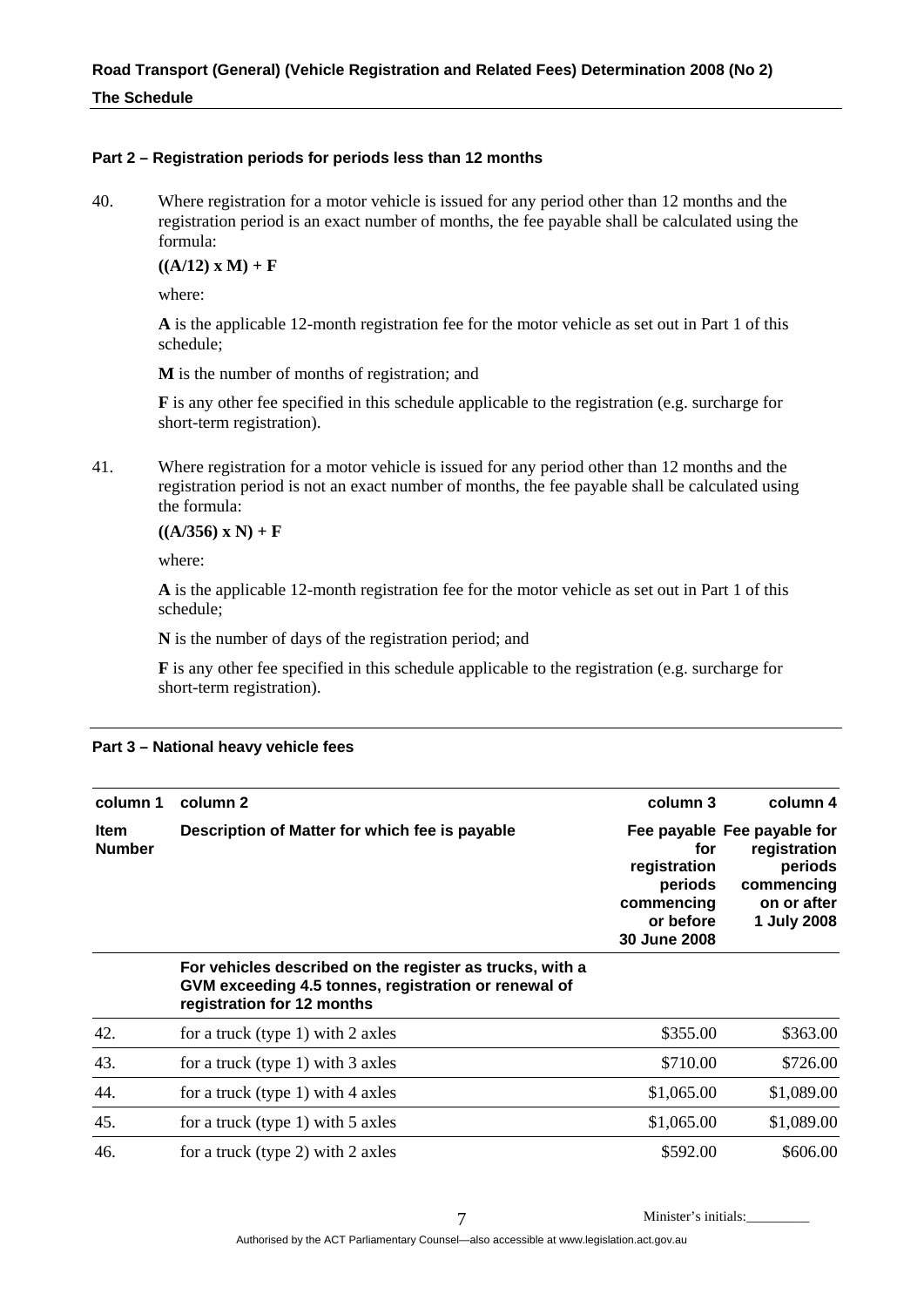| column 1                     | column <sub>2</sub>                                                                                                                                | column 3                                                                  | column 4                                                                                           |
|------------------------------|----------------------------------------------------------------------------------------------------------------------------------------------------|---------------------------------------------------------------------------|----------------------------------------------------------------------------------------------------|
| <b>Item</b><br><b>Number</b> | Description of Matter for which fee is payable                                                                                                     | for<br>registration<br>periods<br>commencing<br>or before<br>30 June 2008 | Fee payable Fee payable for<br>registration<br>periods<br>commencing<br>on or after<br>1 July 2008 |
| 47.                          | for a truck (type 2) with 3 axles                                                                                                                  | \$946.00                                                                  | \$968.00                                                                                           |
| 48.                          | for a truck (type 2) with 4 axles                                                                                                                  | \$2,365.00                                                                | \$2,419.00                                                                                         |
| 49.                          | for a truck (type 2) with 5 axles                                                                                                                  | \$2,365.00                                                                | \$2,419.00                                                                                         |
| 50.                          | for a short combination truck with 2 axles                                                                                                         | \$651.00                                                                  | \$666.00                                                                                           |
| 51.                          | for a short combination truck with 3 axles                                                                                                         | \$2,365.00                                                                | \$2,419.00                                                                                         |
| 52.                          | for a short combination truck with 4 axles                                                                                                         | \$2,365.00                                                                | \$2,419.00                                                                                         |
| 53.                          | for a short combination truck with 5 axles                                                                                                         | \$2,365.00                                                                | \$2,419.00                                                                                         |
| 54.                          | for a medium combination truck with 2 axles                                                                                                        | \$4,494.00                                                                | \$4,597.00                                                                                         |
| 55.                          | for a medium combination truck with 3 axles                                                                                                        | \$4,494.00                                                                | \$4,597.00                                                                                         |
| 56.                          | for a medium combination truck with 4 axles                                                                                                        | \$4,848.00                                                                | \$4,960.00                                                                                         |
| 57.                          | for a medium combination truck with 5 axles                                                                                                        | \$4,848.00                                                                | \$4,960.00                                                                                         |
| 58.                          | for a long combination truck with 2 axles                                                                                                          | \$6,208.00                                                                | \$6,351.00                                                                                         |
| 59.                          | for a long combination truck with 3 axles                                                                                                          | \$6,208.00                                                                | \$6,351.00                                                                                         |
| 60.                          | for a long combination truck with 4 axles                                                                                                          | \$6,208.00                                                                | \$6,351.00                                                                                         |
| 61.                          | for a long combination truck with 5 axles                                                                                                          | \$6,208.00                                                                | \$6,351.00                                                                                         |
|                              | For vehicles described on the register as prime mover<br>with a GVM exceeding 4.5 tonnes, registration or<br>renewal of registration for 12 months |                                                                           |                                                                                                    |
| 62.                          | for a short combination prime mover with 2 axles                                                                                                   | \$1,537.00                                                                | \$1,572.00                                                                                         |
| 63.                          | for short combination prime mover with 3 axles                                                                                                     | \$4,019.00                                                                | \$4,111.00                                                                                         |
| 64.                          | for short combination prime mover with 4 axles                                                                                                     | \$5,201.00                                                                | \$5,321.00                                                                                         |
| 65.                          | for short combination prime mover with 5 axles                                                                                                     | \$5,201.00                                                                | \$5,321.00                                                                                         |
| 66.                          | for B-double prime mover with 2 axles                                                                                                              | \$4,729.00                                                                | \$4,838.00                                                                                         |
| 67.                          | for B-double prime mover with 3 axles                                                                                                              | \$5,911.00                                                                | \$6,047.00                                                                                         |
| 68.                          | for B-double prime mover with 4 axles                                                                                                              | \$6,503.00                                                                | \$6,653.00                                                                                         |
| 69.                          | for B-double prime mover with 5 axles                                                                                                              | \$6,503.00                                                                | \$6,653.00                                                                                         |
| 70.                          | for road train prime mover with 2 axles                                                                                                            | \$5,911.00                                                                | \$6,047.00                                                                                         |
| 71.                          | for road train prime mover with 3 axles                                                                                                            | \$5,911.00                                                                | \$6,047.00                                                                                         |
| 72.                          | for road train prime mover with 4 axles                                                                                                            | \$6,503.00                                                                | \$6,653.00                                                                                         |
| 73.                          | for road train prime mover with 5 axles                                                                                                            | \$6,503.00                                                                | \$6,653.00                                                                                         |

8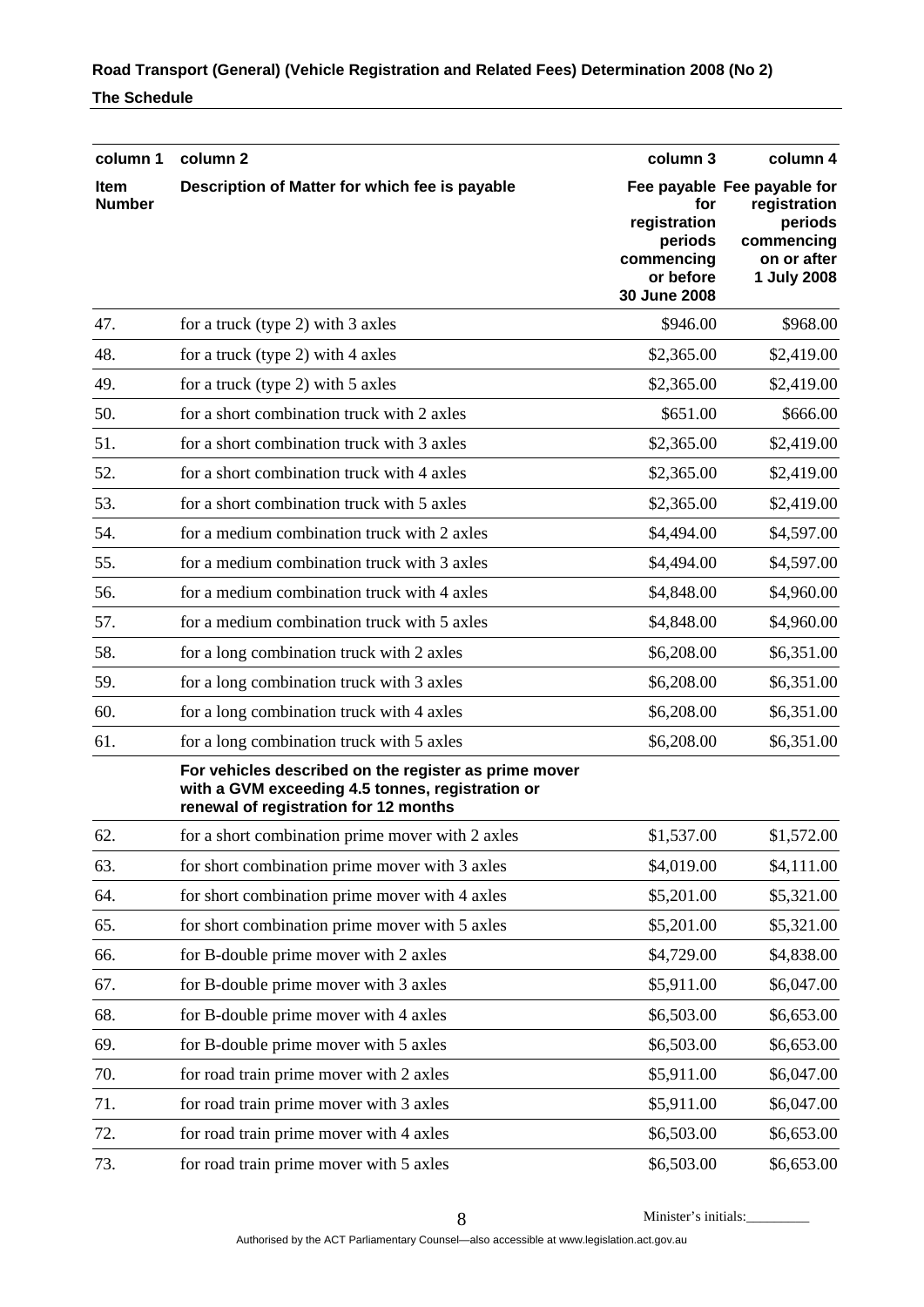| column 1                     | column <sub>2</sub>                                                                                                                                              | column 3                                                                  | column 4                                                                                           |
|------------------------------|------------------------------------------------------------------------------------------------------------------------------------------------------------------|---------------------------------------------------------------------------|----------------------------------------------------------------------------------------------------|
| <b>Item</b><br><b>Number</b> | Description of Matter for which fee is payable                                                                                                                   | for<br>registration<br>periods<br>commencing<br>or before<br>30 June 2008 | Fee payable Fee payable for<br>registration<br>periods<br>commencing<br>on or after<br>1 July 2008 |
|                              | For vehicles described on the register as load carrying<br>trailers with a GVM exceeding 4.5 tonnes, registration<br>or renewal of registration for 12 months    |                                                                           |                                                                                                    |
|                              | Load Carrying Trailers calculated using the formula:<br>N x number of axles                                                                                      | $N = $355.00$                                                             | $N = $363.00$                                                                                      |
| 74.                          | for a load carrying trailer with 1 axle                                                                                                                          | \$355.00                                                                  | \$363.00                                                                                           |
| 75.                          | for a load carrying trailer with 2 axles                                                                                                                         | \$710.00                                                                  | \$726.00                                                                                           |
| 76.                          | for a load carrying trailer with 3 axles                                                                                                                         | \$1,065.00                                                                | \$1,089.00                                                                                         |
| 77.                          | for a load carrying trailer with 4 axles                                                                                                                         | \$1,420.00                                                                | \$1,452.00                                                                                         |
| 78.                          | for a load carrying trailer with 5 axles                                                                                                                         | \$1,775.00                                                                | \$1,815.00                                                                                         |
|                              | For vehicles described on the register as a bus with a<br>GVM exceeding 4.5 tonnes, registration or renewal of<br>registration for 12 months                     |                                                                           |                                                                                                    |
| 79.                          | for a bus (type 1) with 2 axles                                                                                                                                  | \$355.00                                                                  | \$363.00                                                                                           |
| 80.                          | for a bus (type 2) with 2 axles                                                                                                                                  | \$592.00                                                                  | \$606.00                                                                                           |
| 81.                          | for a bus (type 2) with 3 axles                                                                                                                                  | \$1,478.00                                                                | \$1,512.00                                                                                         |
| 82.                          | for a bus (type 2) with $4$ axles                                                                                                                                | \$1,478.00                                                                | \$1,512.00                                                                                         |
| 83.                          | for an articulated bus with 3 axles                                                                                                                              | \$592.00                                                                  | \$606.00                                                                                           |
| 84.                          | for an articulated bus with 4 axles                                                                                                                              | \$592.00                                                                  | \$606.00                                                                                           |
|                              | For vehicles described on the register as a special<br>purpose vehicle with a GVM exceeding 4.5 tonnes,<br>registration or renewal of registration for 12 months |                                                                           |                                                                                                    |
| 85.                          | for a special purpose vehicle (type P)                                                                                                                           | <b>Nil</b>                                                                | Nil                                                                                                |
| 86.                          | for a special purpose vehicle (type T)                                                                                                                           | \$237.00                                                                  | \$242.00                                                                                           |
|                              | Special Purpose Vehicles (type $O$ ) calculated using the<br>formula: $N + (N x$ number of axles over 2)                                                         | $N = $296.00$                                                             | $N = $303.00$                                                                                      |
| 87.                          | for a special purpose vehicle (type O) with 2 axles                                                                                                              | \$296.00                                                                  | \$303.00                                                                                           |
| 88.                          | for a special purpose vehicle (type O) with 3 axles                                                                                                              | \$592.00                                                                  | \$606.00                                                                                           |
| 89.                          | for a special purpose vehicle (type O) with 4 axles                                                                                                              | \$888.00                                                                  | \$909.00                                                                                           |
| 90.                          | for a special purpose vehicle (type O) with 5 axles                                                                                                              | \$1,184.00                                                                | \$1,212.00                                                                                         |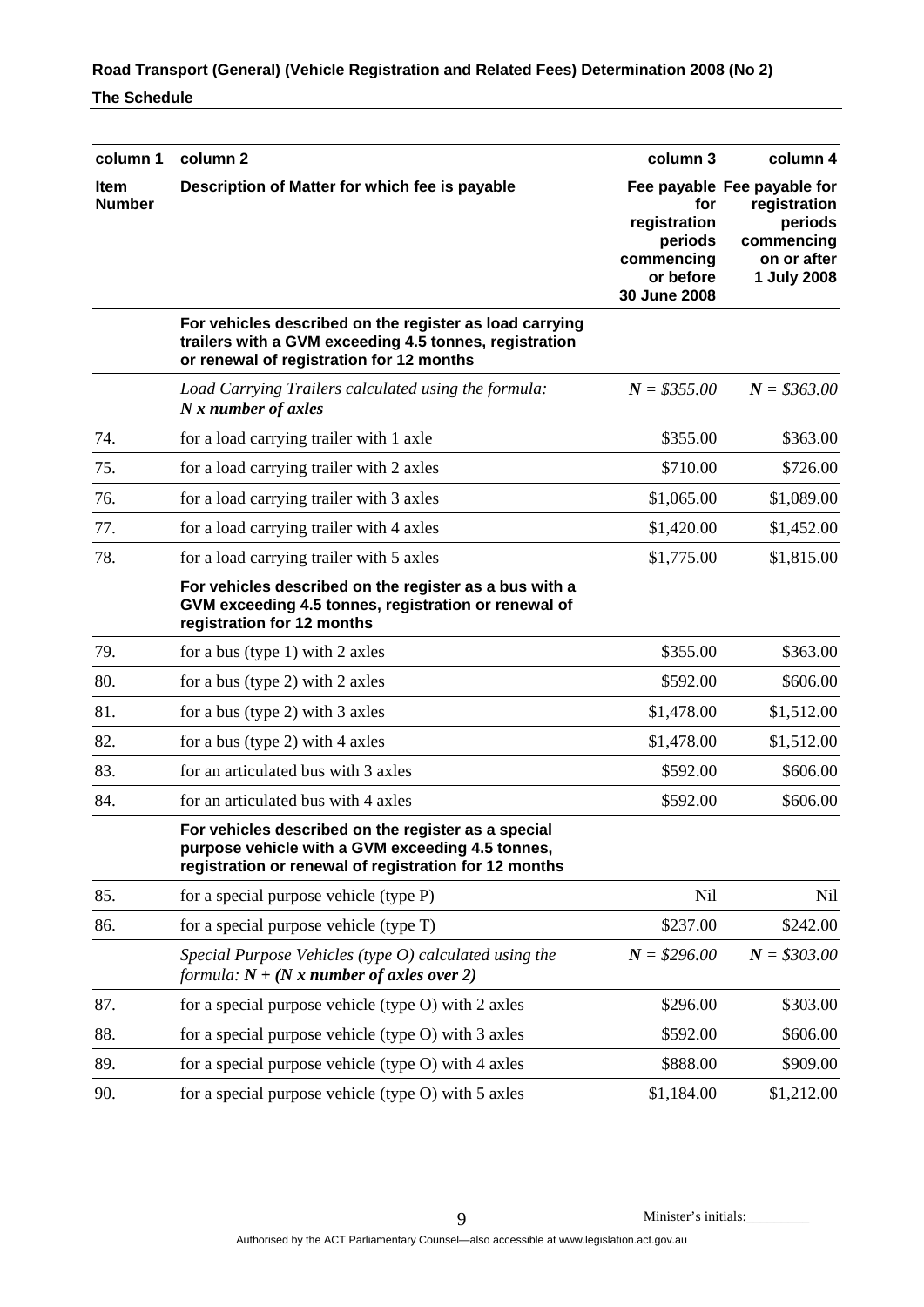#### **Part 4 – Charge for permit to operate a vehicle with a load in excess of 125 tonnes**

91. The formula for determining the permit fee to operate a vehicle, or a combination of vehicles, with a loaded mass exceeding 125 tonnes and that is carrying an indivisible load is:

## *K x 4 cents x N*

where:

*K* is the number of kilometres involved in the journey; and

*N* is the sum of the equivalent standard axles for each of the rows of tyres across the trailer or trailers.

*Note equivalent standard axles* is defined in section 4 of the *Road Transport Charges (Australian Capital Territory) Regulations 1995 (Cwlth)*.

#### **Part 5 – Miscellaneous vehicle registration related fees and charges**

| column 1                     | column 2                                                                                                                                                                                      | column 3                                    | column 4                                  |
|------------------------------|-----------------------------------------------------------------------------------------------------------------------------------------------------------------------------------------------|---------------------------------------------|-------------------------------------------|
| <b>Item</b><br><b>Number</b> | Description of Matter for which fee is payable                                                                                                                                                | Fee payable<br>on or before<br>30 June 2008 | Fee payable<br>on or after<br>1 July 2008 |
|                              | <b>Road Rescue Fee</b>                                                                                                                                                                        |                                             |                                           |
| 92.                          | Fee payable with registration for 12 months of all vehicles,<br>other than veteran, vintage and historic vehicles, vehicles<br>registered in Jervis Bay and trailers                          | \$16.00                                     | \$16.00                                   |
| 93.                          | For registration periods of less than 12 months, the Road<br>Rescue Fee is calculated using the formula $M \times F$                                                                          | $F = $1.35$                                 | $F = $1.35$                               |
|                              | where $M$ is the number of months (including part months) of<br>registration.                                                                                                                 |                                             |                                           |
|                              | Administration fees associated with vehicle registration                                                                                                                                      |                                             |                                           |
| 94.                          | Surcharge on registration (not including renewal of<br>registration) for all vehicles, other than trailers and<br>motorbikes, if the vehicle has not previously been registered<br>in the ACT | \$66.50                                     | \$69.30                                   |
| 95.                          | Surcharge on registration (not including renewal of<br>registration) for trailers and motorbikes                                                                                              | \$40.00                                     | \$41.70                                   |
| 96.                          | Surcharge for registration of a vehicle (not including renewal<br>of registration) if the registration has lapsed or been cancelled                                                           | \$33.80                                     | \$35.20                                   |
| 97.                          | Surcharge for short term registration periods (less than 12)<br>months)                                                                                                                       | \$25.00                                     | \$25.00                                   |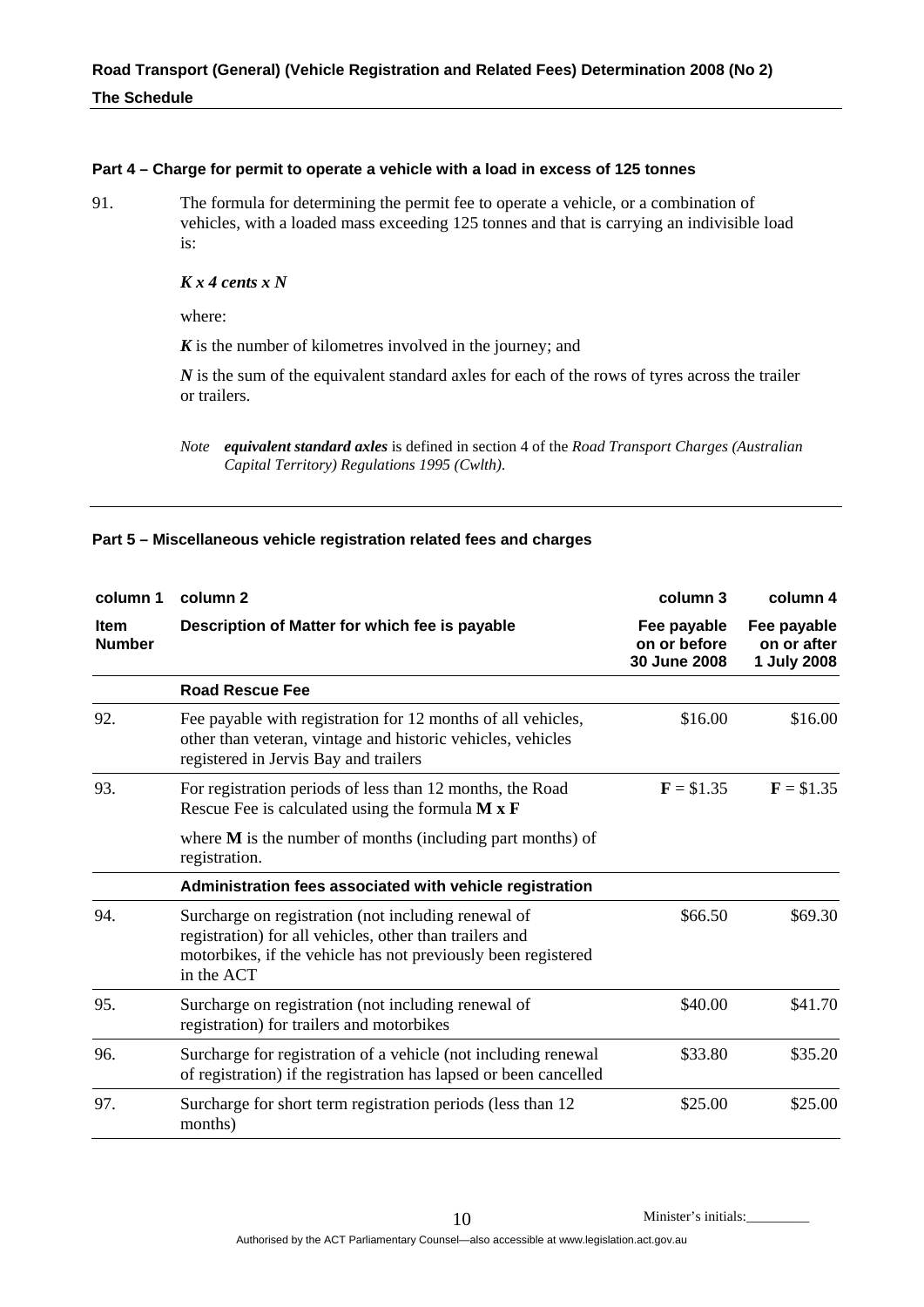| column 1                     | column 2                                                                                                                                                                                                                                                                                        | column 3                                    | column 4                                  |
|------------------------------|-------------------------------------------------------------------------------------------------------------------------------------------------------------------------------------------------------------------------------------------------------------------------------------------------|---------------------------------------------|-------------------------------------------|
| <b>Item</b><br><b>Number</b> | Description of Matter for which fee is payable                                                                                                                                                                                                                                                  | Fee payable<br>on or before<br>30 June 2008 | Fee payable<br>on or after<br>1 July 2008 |
| 98.                          | Surcharge for registration periods of less than 12 months, on<br>one eligible vehicle for each holder of a Pensioner Concession<br>Card, Repatriation Health Card, or Health Care Card                                                                                                          | \$10.00                                     | \$10.00                                   |
|                              | <b>Transfer of registration fees</b>                                                                                                                                                                                                                                                            |                                             |                                           |
| 99.                          | Transfer of registration                                                                                                                                                                                                                                                                        | \$29.10                                     | \$30.30                                   |
| 100.                         | Late fee, additional to the transfer of registration fee, for<br>transfer of registration more than 14 days after acquisition of<br>vehicle                                                                                                                                                     | \$78.00                                     | \$81.30                                   |
|                              | Fee for inspection of vehicle by Government authorised<br>examiners                                                                                                                                                                                                                             |                                             |                                           |
| 101.                         | Trailers not exceeding 4.5 tonnes GVM                                                                                                                                                                                                                                                           | $$28.60**$                                  | \$29.80**                                 |
| 102.                         | Motorbikes                                                                                                                                                                                                                                                                                      | \$38.40**                                   | \$40.00**                                 |
| 103.                         | Motor vehicles not exceeding 4.5 tonnes GVM                                                                                                                                                                                                                                                     | \$50.00**                                   | \$52.10**                                 |
| 104.                         | Trailers more than 4.5 tonnes GVM                                                                                                                                                                                                                                                               | \$69.60**                                   | \$72.55**                                 |
| 105.                         | Motor vehicles over 4.5 tonnes GVM                                                                                                                                                                                                                                                              | $$114.00**$                                 | \$118.80**                                |
| 106.                         | Re-examination of vehicle within one month of full inspection                                                                                                                                                                                                                                   | $$12.30**$                                  | \$12.80**                                 |
| 107.                         | Basic identity inspection                                                                                                                                                                                                                                                                       | \$38.40**                                   | \$40.00**                                 |
| 108.                         | Complex identity inspection (e.g. for written-off vehicles)                                                                                                                                                                                                                                     | \$416.00**                                  | \$433.65**                                |
|                              | <b>Authorised Inspection Scheme fees</b>                                                                                                                                                                                                                                                        |                                             |                                           |
| 109.                         | Authorised examiner course                                                                                                                                                                                                                                                                      | \$260.00                                    | \$271.05                                  |
| 110.                         | Grant or renewal of appointment as an authorised examiner<br>for 12 months                                                                                                                                                                                                                      | \$123.00                                    | \$128.20                                  |
| 111.                         | Grant or renewal of approval of premises for 12 months                                                                                                                                                                                                                                          | \$1,254.00                                  | \$1,307.25                                |
| 112.                         | Authorised examiner/inspection premises fee payable by a<br>proprietor of approved premises for each motor vehicle or<br>trailer inspected at those premises (payable in advance on<br>issue of book of Certificates of Inspection for each Certificate<br>of Inspection contained in the book) | \$5.00                                      | \$5.20                                    |
| 113.                         | Authorised examiner/inspection premises copy of lost or<br>destroyed certificate of appointment as authorised examiner                                                                                                                                                                          | \$31.20                                     | \$32.50                                   |
| 114.                         | Authorised examiner/inspection premises copy of lost or<br>destroyed certificate of approval of premises                                                                                                                                                                                        | \$31.20                                     | \$32.50                                   |
|                              | Other fees and charges                                                                                                                                                                                                                                                                          |                                             |                                           |
| 115.                         | Certified extract from Road Transport records                                                                                                                                                                                                                                                   | \$47.00                                     | \$48.95                                   |
| 116.                         | Search of records (registration or vehicle details)                                                                                                                                                                                                                                             | \$18.20                                     | \$18.95                                   |
| 117.                         | Replacement of registration certificate                                                                                                                                                                                                                                                         | \$29.10                                     | \$30.30                                   |